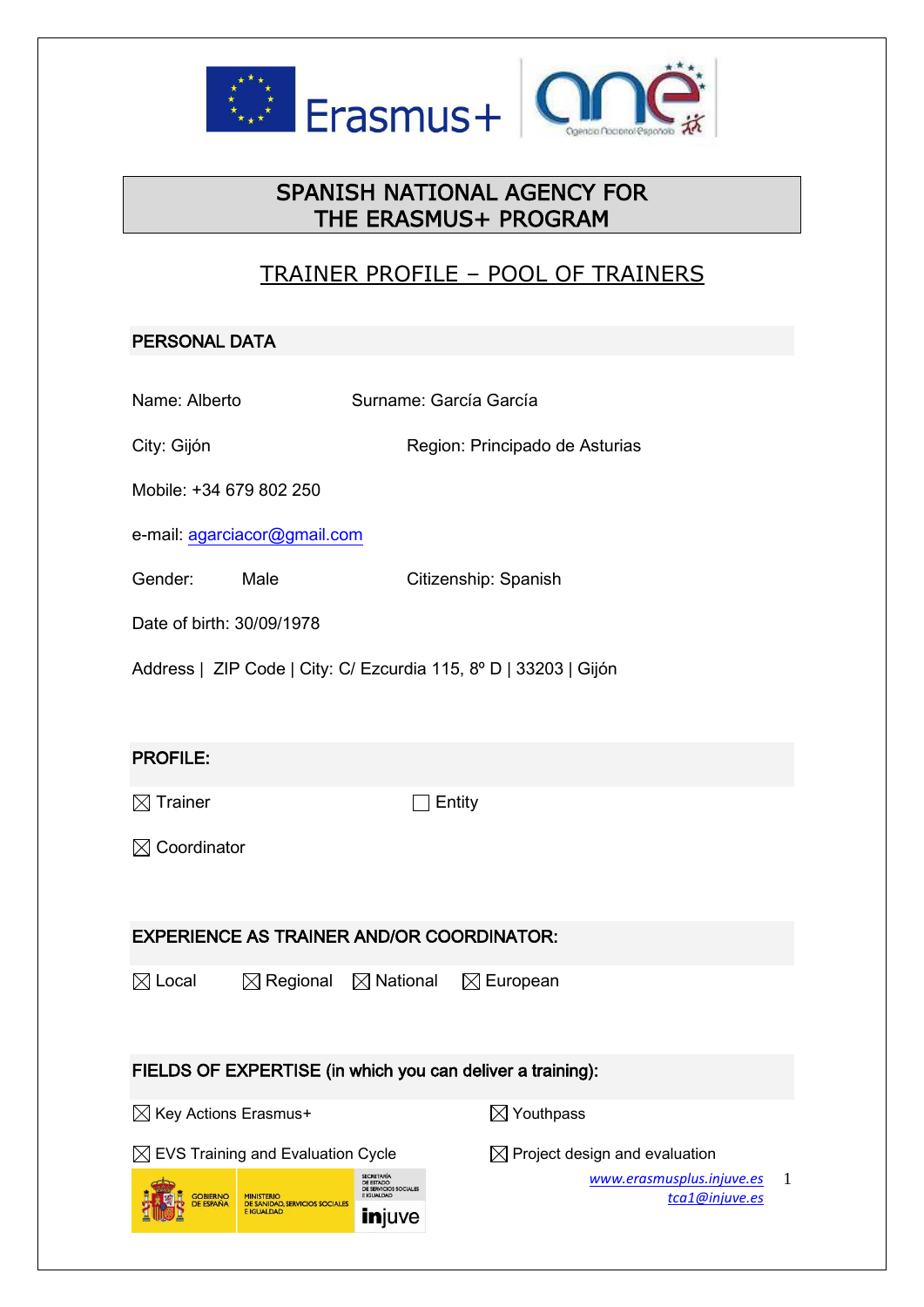



| $\boxtimes$ Non-formal education (NFE) | $\boxtimes$ Inclusion   |
|----------------------------------------|-------------------------|
| $\boxtimes$ Cultural diversity         | $\boxtimes$ Environment |
| $\boxtimes$ Employability              | Gender-based violence   |

 $\boxtimes$  Others: Conflict resolution, effective communication, learning and personal development,

intercultural learning, entrepreneurship, social entrepreneurship, sustainability…

Which are the four topics in which you have more experience?

- 1. Social skills
- 2. Participation and volunteering (EVS training and evaluation cycle)
- 3. Sustainability
- 4. Erasmus+ Program

## KNOWLEDGE OF ERASMUS+ PROGRAM (on which actions can you deliver trainings)?

 $\boxtimes$  Key Action 1

 $\boxtimes$  Key Action 2

 $\boxtimes$  Key Action 3

### EXPERIENCE WORKING WITH GROUPS:





(please specify):



*[www.erasmusplus.injuve.es](http://www.erasmusplus.injuve.es/) [tca1@injuve.es](mailto:tca1@injuve.es)* 2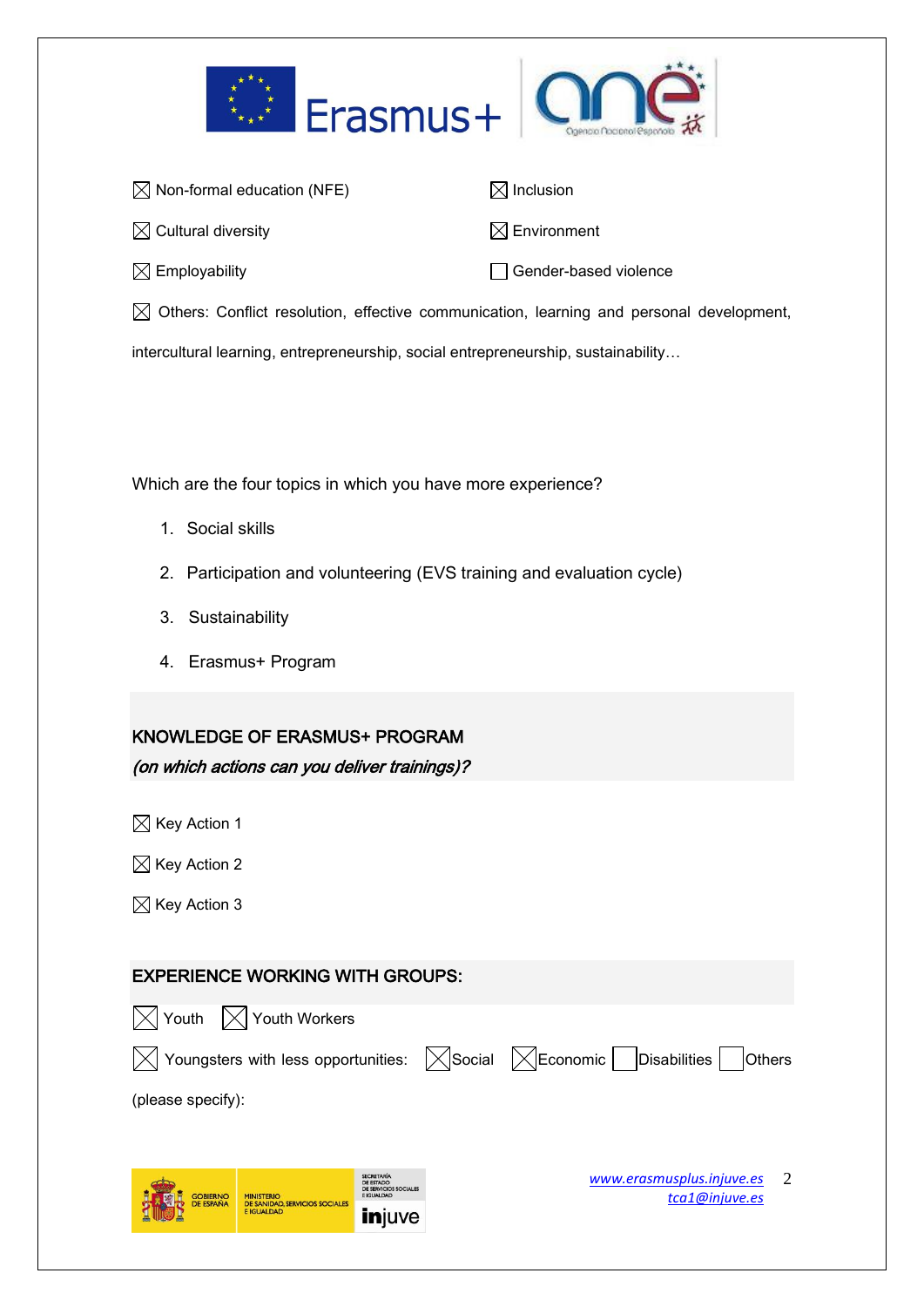



| WORKING LANGUAGES (in which languages can you deliver trainings):                                             |  |  |  |
|---------------------------------------------------------------------------------------------------------------|--|--|--|
| $\boxtimes$ Spanish $\boxtimes$ English (C1 – CAE) $\Box$ French $\Box$ German $ \times $ Italian (Nivel C2 – |  |  |  |
| PLIDA) $\boxtimes$ Others: Portuguese (C2 – DUPLE),                                                           |  |  |  |
| DO YOU BELONG TO A POOL OF TRAINERS? $\boxtimes$ Yes $\Box$ No                                                |  |  |  |
| If so, please specify.                                                                                        |  |  |  |
| Spanish National Agency for the Youth in Action Programme Pool of Trainers                                    |  |  |  |
| HAVE YOU WORKED WHICH A BENEFICIARY OF THE ERASMUS+ PROGRAM?                                                  |  |  |  |
| $\boxtimes$ Yes<br>No                                                                                         |  |  |  |
| Which entity? Asociación Jóvenes Solidarios, Asociación Cultural Youropia                                     |  |  |  |
| Which responsabilities? Trainer and project manager                                                           |  |  |  |
|                                                                                                               |  |  |  |
| <b>TRAINING ACTIVITIES DELIVERED:</b>                                                                         |  |  |  |
| (in which you have worked as trainer or coordinator)                                                          |  |  |  |
| Title, date and location of the activity: Employability Ambassadors. November 2015.                           |  |  |  |
| Mollina (Spain)                                                                                               |  |  |  |
| Organized by: Spanish National Agency for Erasmus+ (ANE) - (Spain)                                            |  |  |  |
| Target group: Youth workers & leaders (no age limit).                                                         |  |  |  |
| Tasks: Facilitator                                                                                            |  |  |  |
| Contact person name and e-mail: Ana Isabel Rodríguez - rodriguezcai@injuve.es                                 |  |  |  |



*[www.erasmusplus.injuve.es](http://www.erasmusplus.injuve.es/)* 3 *[tca1@injuve.es](mailto:tca1@injuve.es)*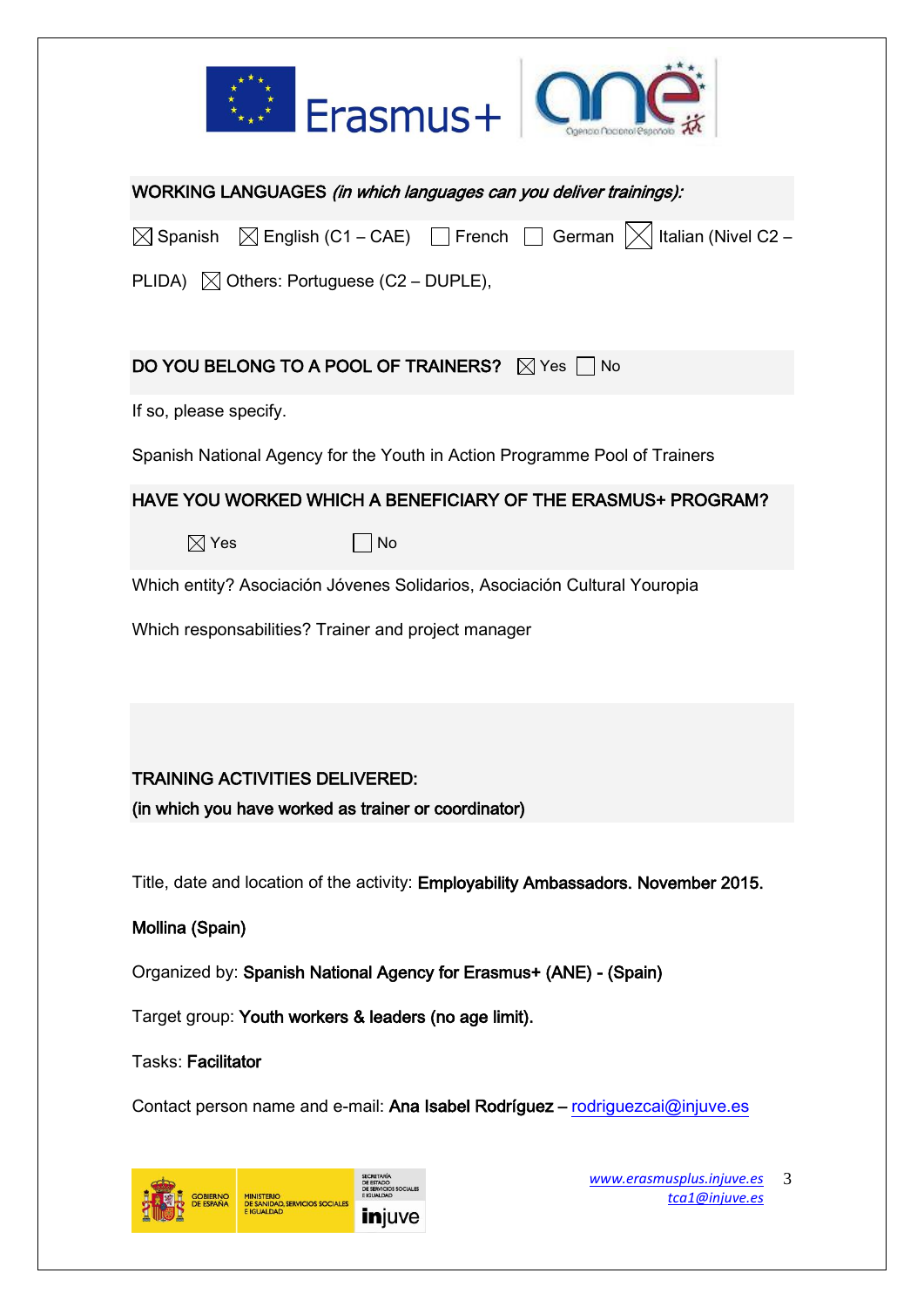



Title, date and location of the activity: Economy for the Common Good & Youth Work.

October 2015. Arenas de San Pedro (Spain)

Organized by: Asociación Jóvenes Solidarios (Spain)

Target group: Youth workers & leaders (no age limit).

Tasks: Facilitator

Contact person name and e-mail: Monia Dericks – [ajovenes@ajovenes.es](mailto:ajovenes@ajovenes.es) 

Title, date and location of the activity: Social entrepreneurship as a tool for social

inclusion. August 2015. Zagreb (Croatia)

Organized by: VoVo Association (Croatia)

Target group: Youth workers & leaders (no age limit).

Tasks: Facilitator

Contact person name and e-mail: Luka Mardesic - luka.mardesic@gmail.com

Title, date and location of the activity: Course TCP – Erasmus+ JeA. Create and

manage your project. June 2014. Oviedo (Spain)

Organized by: Spanish National Agency for Erasmus+ (ANE) – Asturian Institute for

Youth (IAJ)

Target group: Youth workers & leaders (no age limit).

Tasks: Logistics

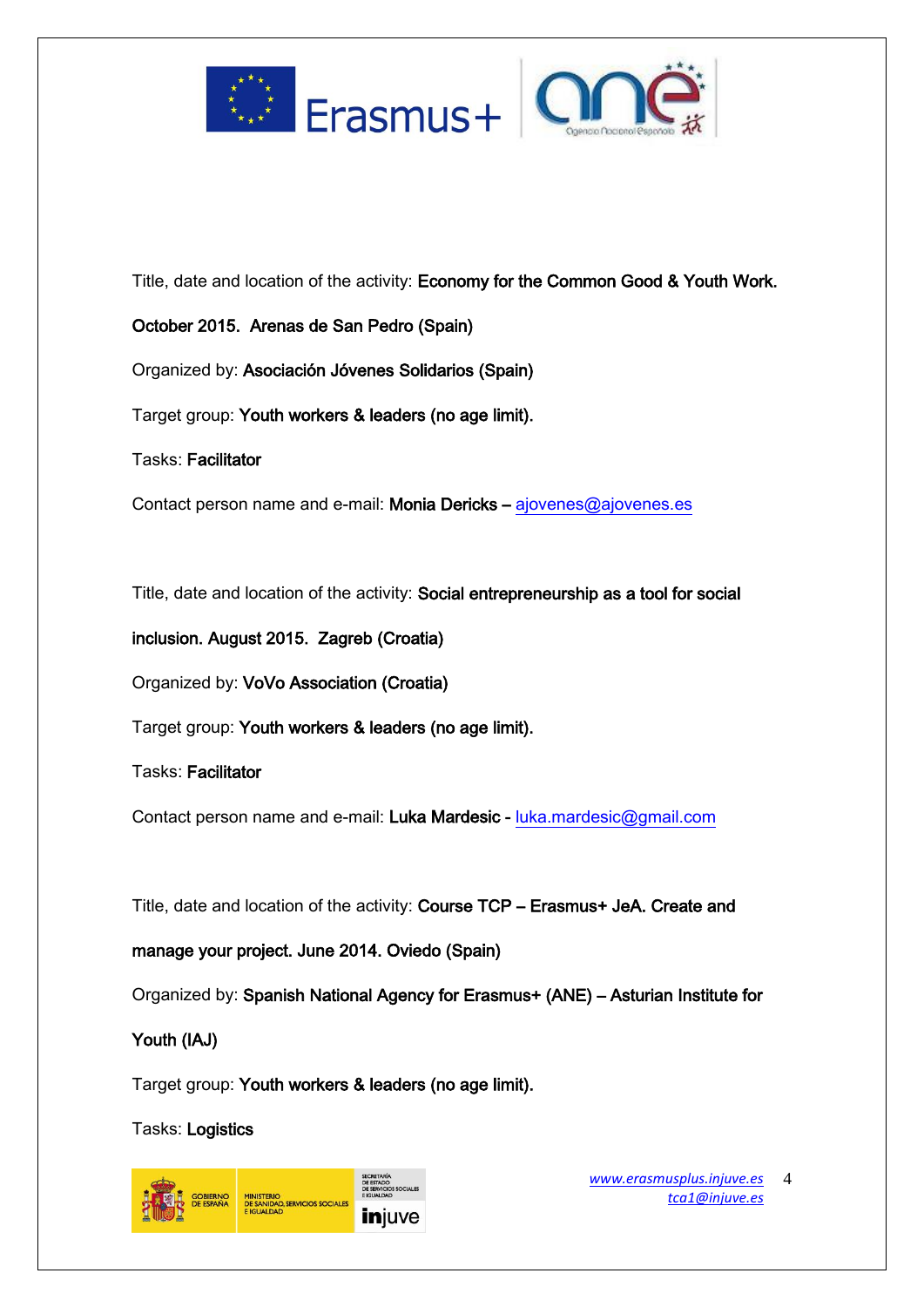



Contact person name and e-mail: María Dolores Palacio Ornia -

[MARIADOLORES.PALACIOORNIA@asturias.org](mailto:MARIADOLORES.PALACIOORNIA@asturias.org)

Title, dates and place of the activity: Taking Global Action – Social Entrepreneurship.

June 2014. Oviedo (Spain)

Organized by: Asociación Cultural Youropia – Asturian Institute for Youth (IAJ)

Target group: Young people between the ages of 18 and 30 years.

Tasks: Coordination and delivering training sessions.

Contact person name and e-mail: Simone Lucchi – [sim\\_luc@hotmail.com](mailto:sim_luc@hotmail.com)

Title, dates and place of the activity: Taking Global Action – Responsible Consumption

and energy efficiency. May 2014. Arenas de San Pedro (Spain).

Organized by: Asociación Cultural Youropia – Asociación Jóvenes Solidarios

Target group: Young people between the ages of 18 and 30 years.

Tasks: Coordination and delivering training sessions.

Contact person name and e-mail: Simone Lucchi – [sim\\_luc@hotmail.com](mailto:sim_luc@hotmail.com)

Title, dates and place of the activity: Taking Global Action – Social and political participation. April 2014. Almonte (Spain).

Organized by: Asociación Cultural Youropia – Almonte City Council

Target group: Young people between the ages of 18 and 30 years.

Tasks: Coordination and delivering training sessions.

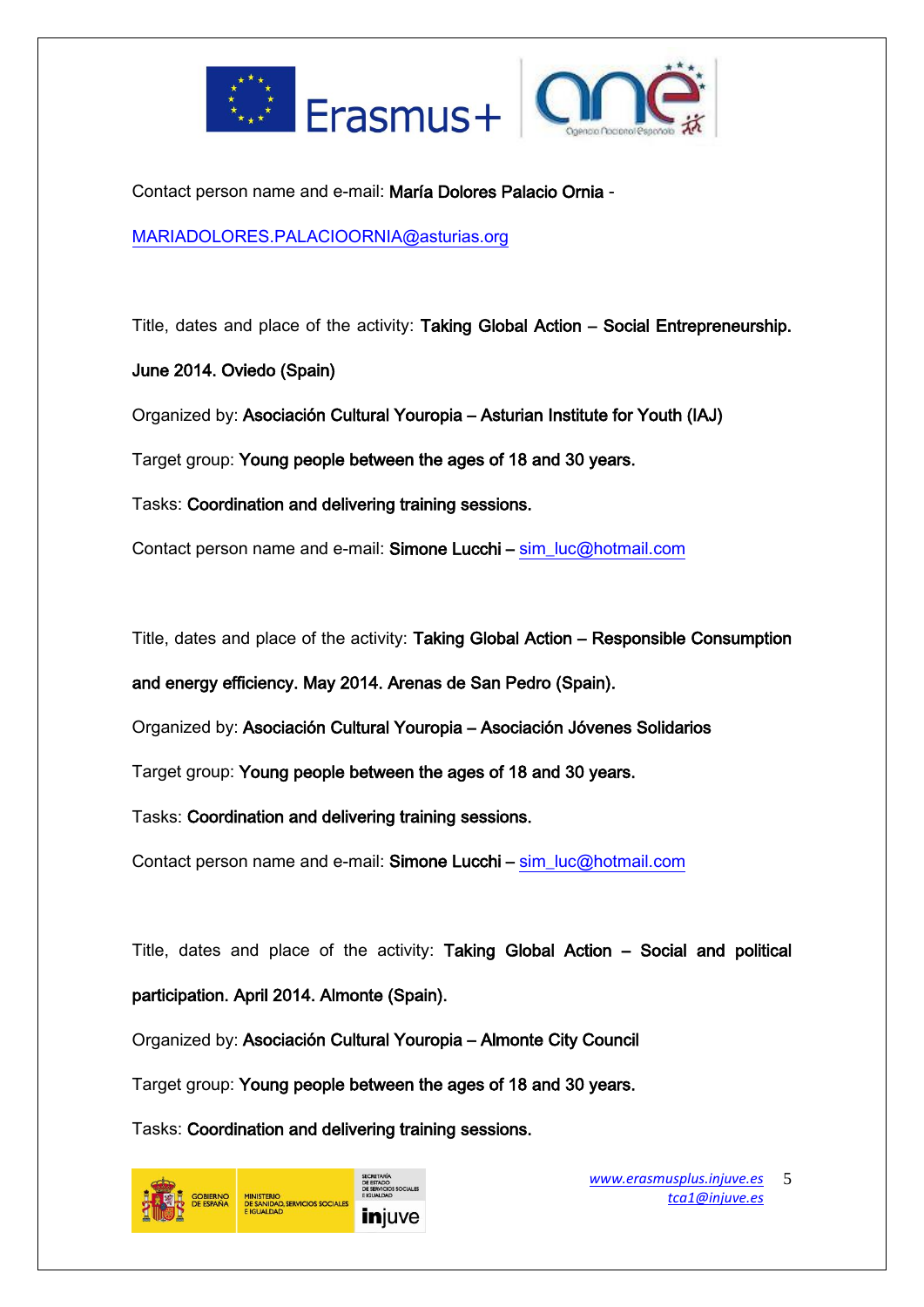



Contact person name and e-mail: Simone Lucchi – [sim\\_luc@hotmail.com](mailto:sim_luc@hotmail.com)

Title, dates and place of the activity: Course TCP – EVS, first contact. March 2014.

### Oviedo (Spain)

Organized by: Spanish National Agency for Erasmus+ (ANE) – Asturian Institute for

## Youth (IAJ)

Target group: Youth workers & leaders (no age limit).

Tasks: Coordination and delivering training sessions.

Contact person name and e-mail: María Dolores Palacio Ornia -

[MARIADOLORES.PALACIOORNIA@asturias.org](mailto:MARIADOLORES.PALACIOORNIA@asturias.org)

Title, dates and place of the activity: Vivir Europa II. February – April 2014. Oviedo

## (Spain)

Organized by: University of Oviedo

Target group: Secondary schools pupils.

Tasks: Delivering training sessions.

Contact person name and e-mail: Patricia Herrero de la Escosura –

[pherrero@uniovi.es](mailto:pherrero@uniovi.es)

Title, dates and place of the activity: Course TCP – Taking Action (European Youth

### Week). June 2013. Oviedo (Spain)

Organized by: Spanish National Agency for Erasmus+ (ANE) – Asturian Institute for

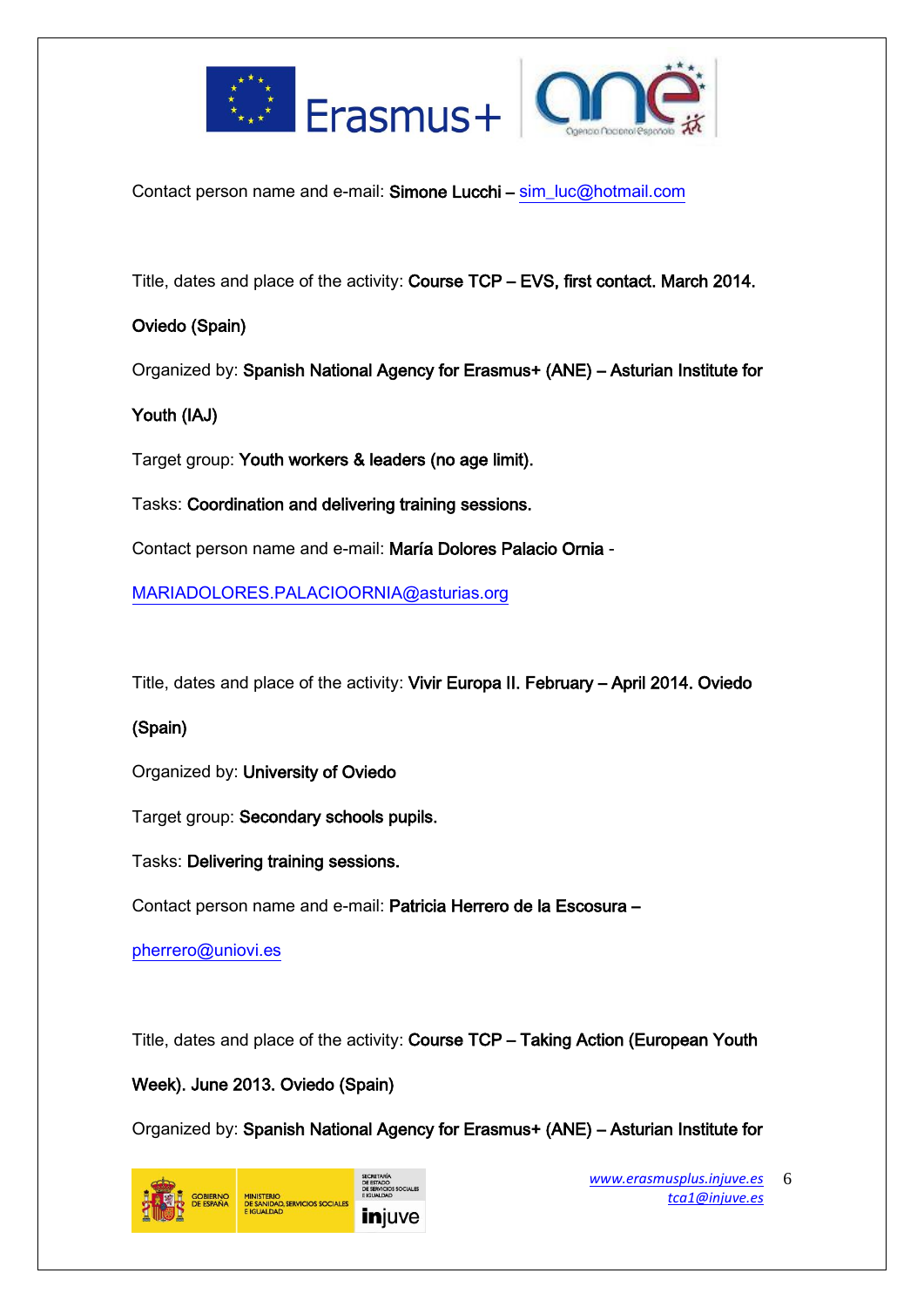



## Youth (IAJ)

Target group: Youth workers & leaders (no age limit).

Tasks: Coordination and delivering training sessions

Contact person name and e-mail: María Dolores Palacio Ornia -

[MARIADOLORES.PALACIOORNIA@asturias.org](mailto:MARIADOLORES.PALACIOORNIA@asturias.org)

Title, dates and place of the activity: EVS On-arrival training. April 2013. Oviedo

## (Spain)

Organized by: Spanish National Agency for Erasmus+ (ANE) – Asturian Institute for

Youth (IAJ)

Target group: EVS Volunteers.

Tasks: Delivering training sessions.

Contact person name and e-mail: María Dolores Palacio Ornia -

[MARIADOLORES.PALACIOORNIA@asturias.org](mailto:MARIADOLORES.PALACIOORNIA@asturias.org)

Title, dates and place of the activity: Course TCP – Employability and the Youth in

Action program. March 2013. Oviedo (Spain).

Organized by: Spanish National Agency for Erasmus+ (ANE) – Asturian Institute for

## Youth (IAJ)

Target group: Youth workers & leaders (no age limit).

Tasks: Delivering training sessions.

Contact person name and e-mail: María Dolores Palacio Ornia -

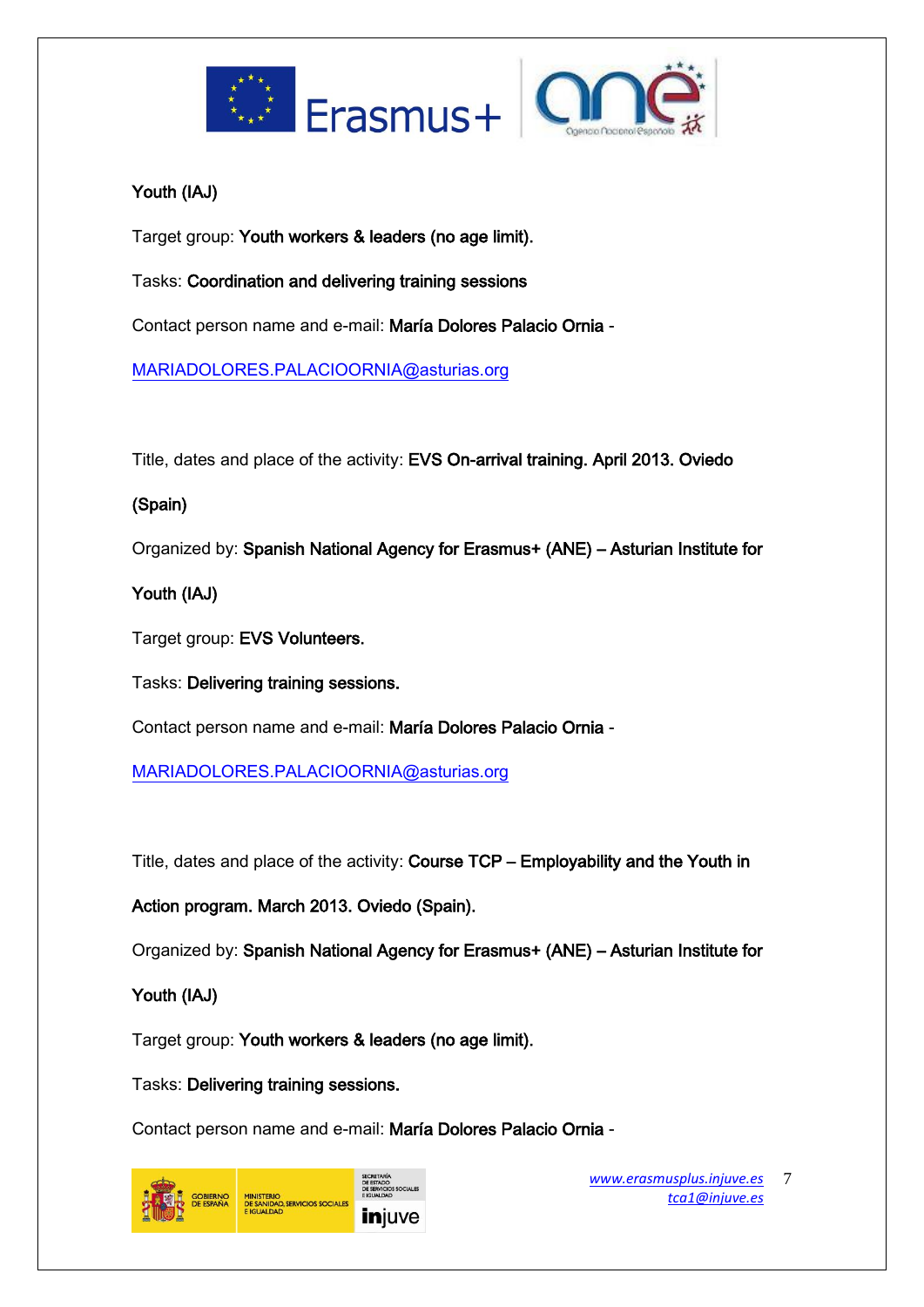



#### [MARIADOLORES.PALACIOORNIA@asturias.org](mailto:MARIADOLORES.PALACIOORNIA@asturias.org)

Title, dates and place of the activity: Course TCP – Tools for Entrepreneurship.

November 2012. Salamanca (Spain)

Organized by: Spanish National Agency for Erasmus+ (ANE) – Castilla y León

Target group: Youth workers & leaders (no age limit).

Tasks: Delivering training sessions.

Contact person name and e-mail: Victoria de la Cruz Salas - [victoria.delacruz@ex-](mailto:victoria.delacruz@ex-evs.es)

#### [evs.es](mailto:victoria.delacruz@ex-evs.es)

Title, dates and place of the activity: EVS Annual Event SVE. October 2012. Lorca

#### (Spain)

Organized by: Spanish National Agency for Erasmus+ (ANE)

Target group: EVS Volunteers.

Tasks: Coordination.

Contact person name and e-mail: Pablo Ruiz Cluzeau - [formacionsve@injuve.es](mailto:formacionsve@injuve.es)

Title, dates and place of the activity: Your participation – Our future. June 2012. Arenas

### de San Pedro (Spain)

Organized by: Asociación Jóvenes Solidarios

Target group: Youth workers & leaders (no age limit).

Tasks: Delivering training sessions.

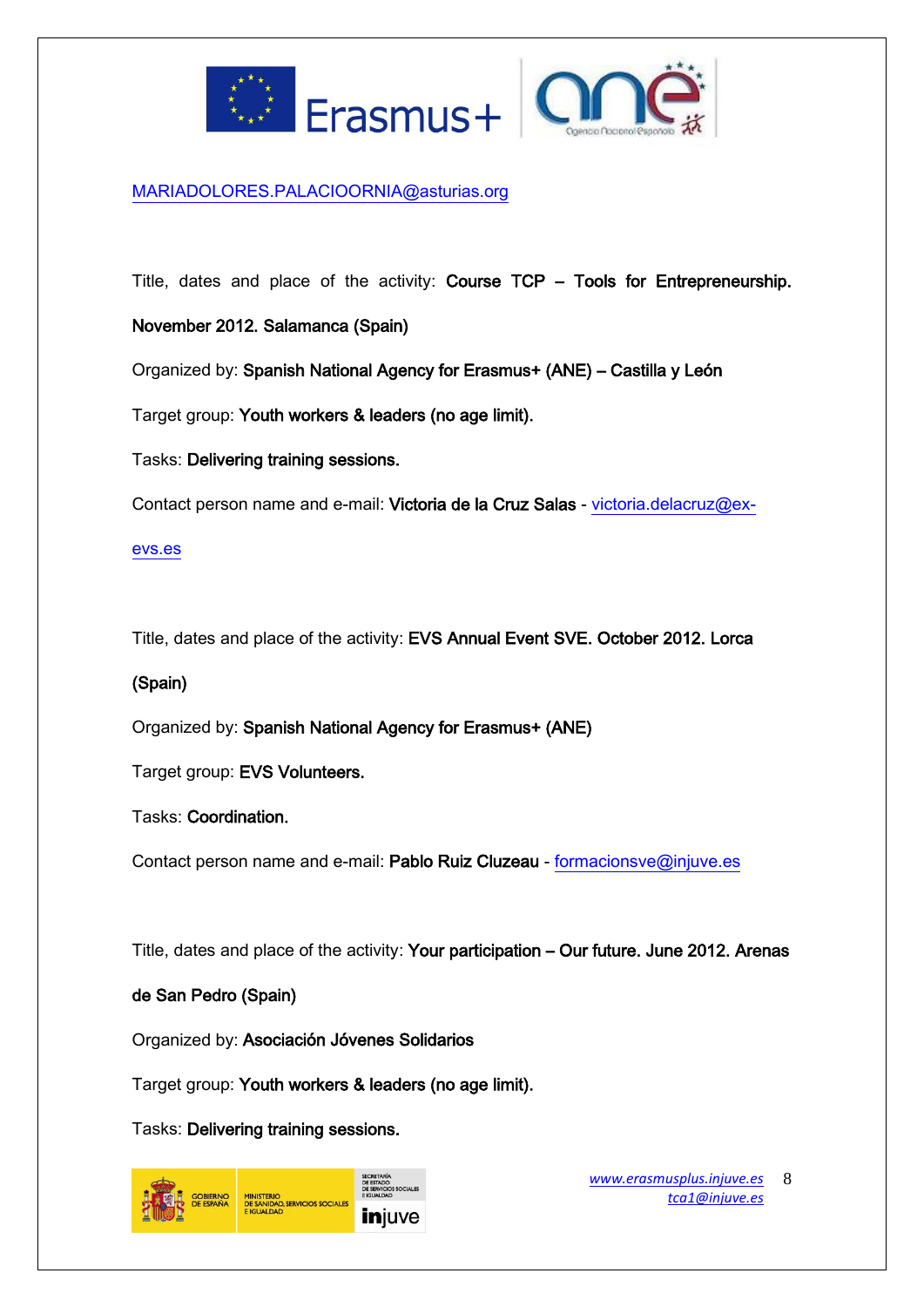



Contact person name and e-mail: Monia Dericks - [ajovenes@ajovenes.es](mailto:ajovenes@ajovenes.es)

Title, dates and place of the activity: EVS On-arrival training. June 2012. Valladolid

### (Spain)

Organized by: Spanish National Agency for Erasmus+ (ANE) – Castilla y León

Target group: EVS Volunteers.

Tasks: Delivering training sessions.

Contact person name and e-mail: Eva Masero Garrido - [bec-masgarev@jcyl.es](mailto:bec-masgarev@jcyl.es)

Title, dates and place of the activity: EVS On-arrival training. May 2012. Salamanca

### (Spain)

Organized by: Spanish National Agency for Erasmus+ (ANE) – Castilla y León

Target group: EVS Volunteers.

Tasks: Delivering training sessions.

Contact person name and e-mail: Eva Masero Garrido - [bec-masgarev@jcyl.es](mailto:bec-masgarev@jcyl.es)

Title, dates and place of the activity: EVS On-arrival training. January 2012. Valladolid

## (Spain)

Organized by: Spanish National Agency for Erasmus+ (ANE) – Castilla y León

Target group: EVS Volunteers.

Tasks: Delivering training sessions.

Contact person name and e-mail: Eva Masero Garrido - [bec-masgarev@jcyl.es](mailto:bec-masgarev@jcyl.es)



*[www.erasmusplus.injuve.es](http://www.erasmusplus.injuve.es/) [tca1@injuve.es](mailto:tca1@injuve.es)* 9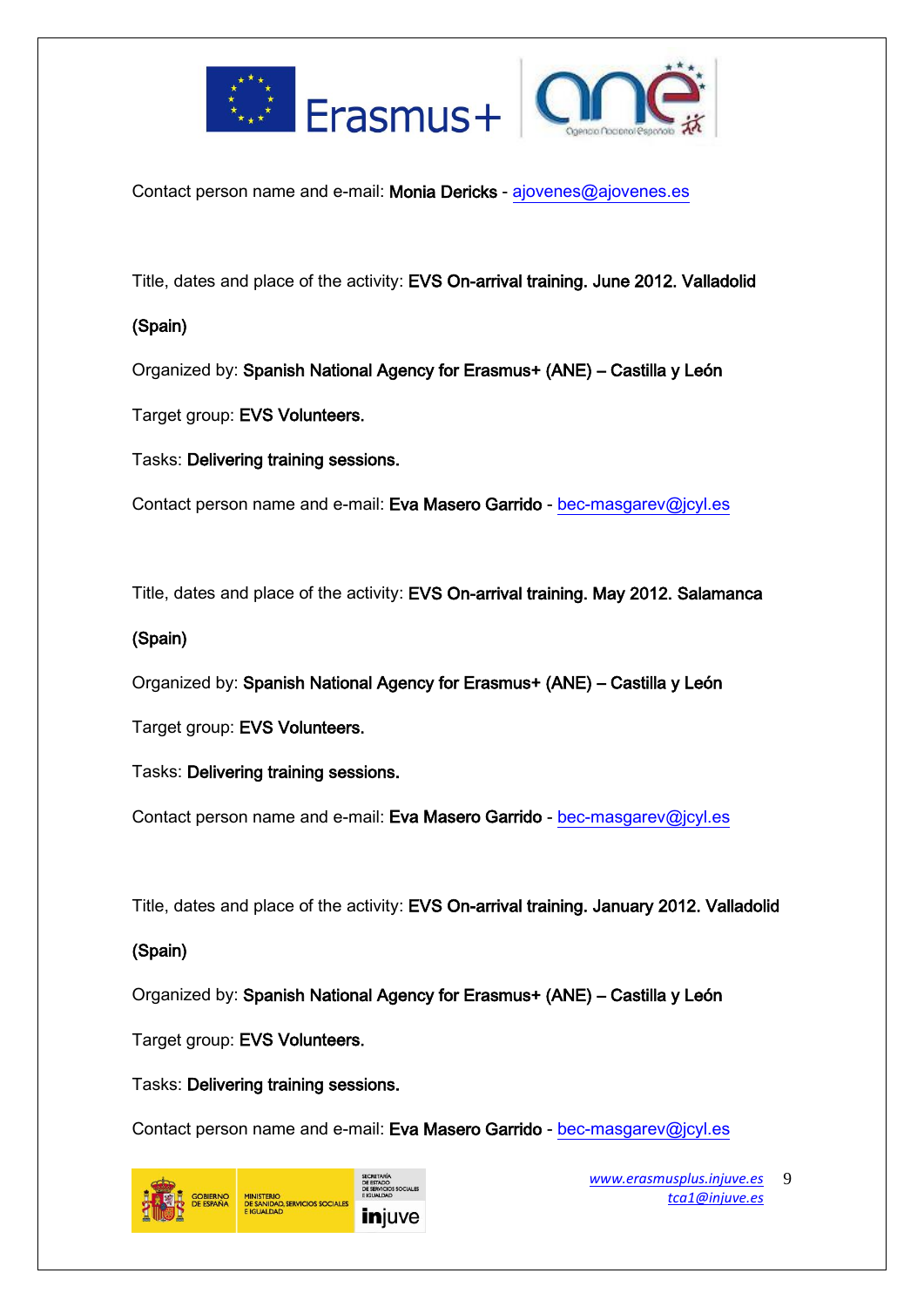



Title, dates and place of the activity: EVS Final Evaluation Seminar. October 2011.

### Mollina (Spain)

Organized by: Spanish National Agency for Erasmus+ (ANE) – Asociación REVE

Target group: EVS Volunteers.

## Tasks: Coordination

Contact person name and e-mail: Manuel Ruiz Redondo - [ruizrm@injuve.es](mailto:ruizrm@injuve.es)

Title, dates and place of the activity: Course TCP - Seminar Impulso Ibérico.

May 2011. Tominho (Spain) & Vila Nova de Cerveira (Portugal)

Organized by: Spanish National Agency for Erasmus+ (ANE) – Asociación REVE

Target group: Youth workers & leaders (no age limit).

Tasks: Delivering training sessions.

Contact person name and e-mail: Hugo Lage Seoane - [hugo@ex-evs.es](mailto:hugo@ex-evs.es)

Title, dates and place of the activity: EVS Final Evaluation Seminar. April 2011. Mollina

## (Spain)

Organized by: Spanish National Agency for Erasmus+ (ANE)

Target group: EVS Volunteers.

Tasks: Coordination.

Contact person name and e-mail: Manuel Ruiz Redondo - [ruizrm@injuve.es](mailto:ruizrm@injuve.es)



*[www.erasmusplus.injuve.es](http://www.erasmusplus.injuve.es/)* 10 *[tca1@injuve.es](mailto:tca1@injuve.es)*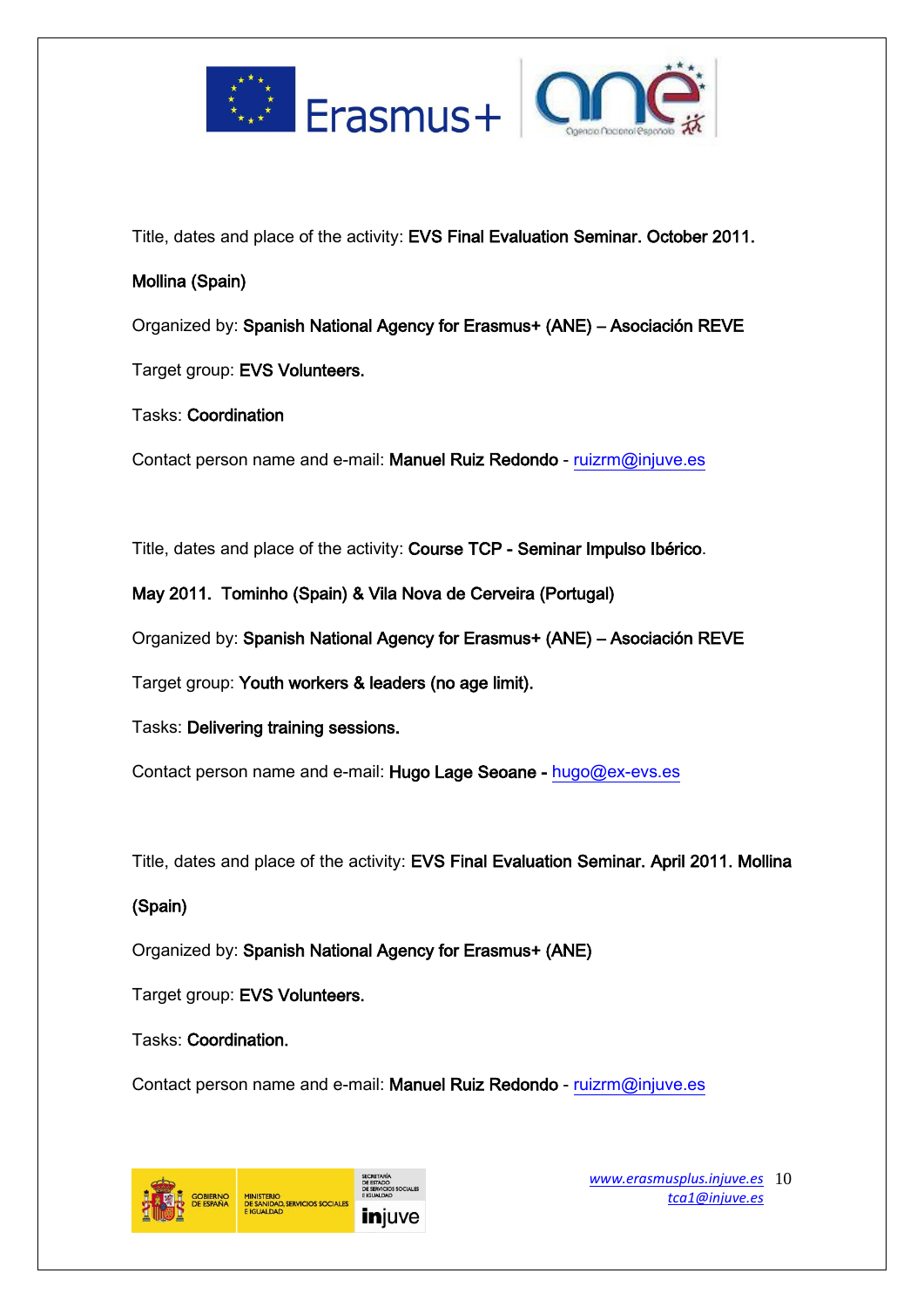



Title, dates and place of the activity: EVS Final Evaluation Seminar. October 2010.

## Mollina (Spain).

Organized by: Spanish National Agency for Erasmus+ (ANE)

Target group: EVS Volunteers.

Tasks: Coordination.

Contact person name and e-mail: Manuel Ruiz Redondo - [ruizrm@injuve.es](mailto:ruizrm@injuve.es)

Title, dates and place of the activity: EVS Pre-departure Training. October 2010.

## Rascafria (Spain)

Organized by: Spanish National Agency for Erasmus+ (ANE)

Target group: EVS Volunteers.

Tasks: Delivering training sessions.

Contact person name and e-mail: Manuel Ruiz Redondo - [ruizrm@injuve.es](mailto:ruizrm@injuve.es)

Title, dates and place of the activity: EVS Pre-departure Training. June 2010. Mollina

## (Spain)

Organized by: Spanish National Agency for Erasmus+ (ANE)

Target group: EVS Volunteers.

Tasks: Delivering training sessions.

Contact person name and e-mail: Manuel Ruiz Redondo - [ruizrm@injuve.es](mailto:ruizrm@injuve.es)

Title, dates and place of the activity: EVS Final Evaluation Seminar. June 2010. El



*[www.erasmusplus.injuve.es](http://www.erasmusplus.injuve.es/)* 11 *[tca1@injuve.es](mailto:tca1@injuve.es)*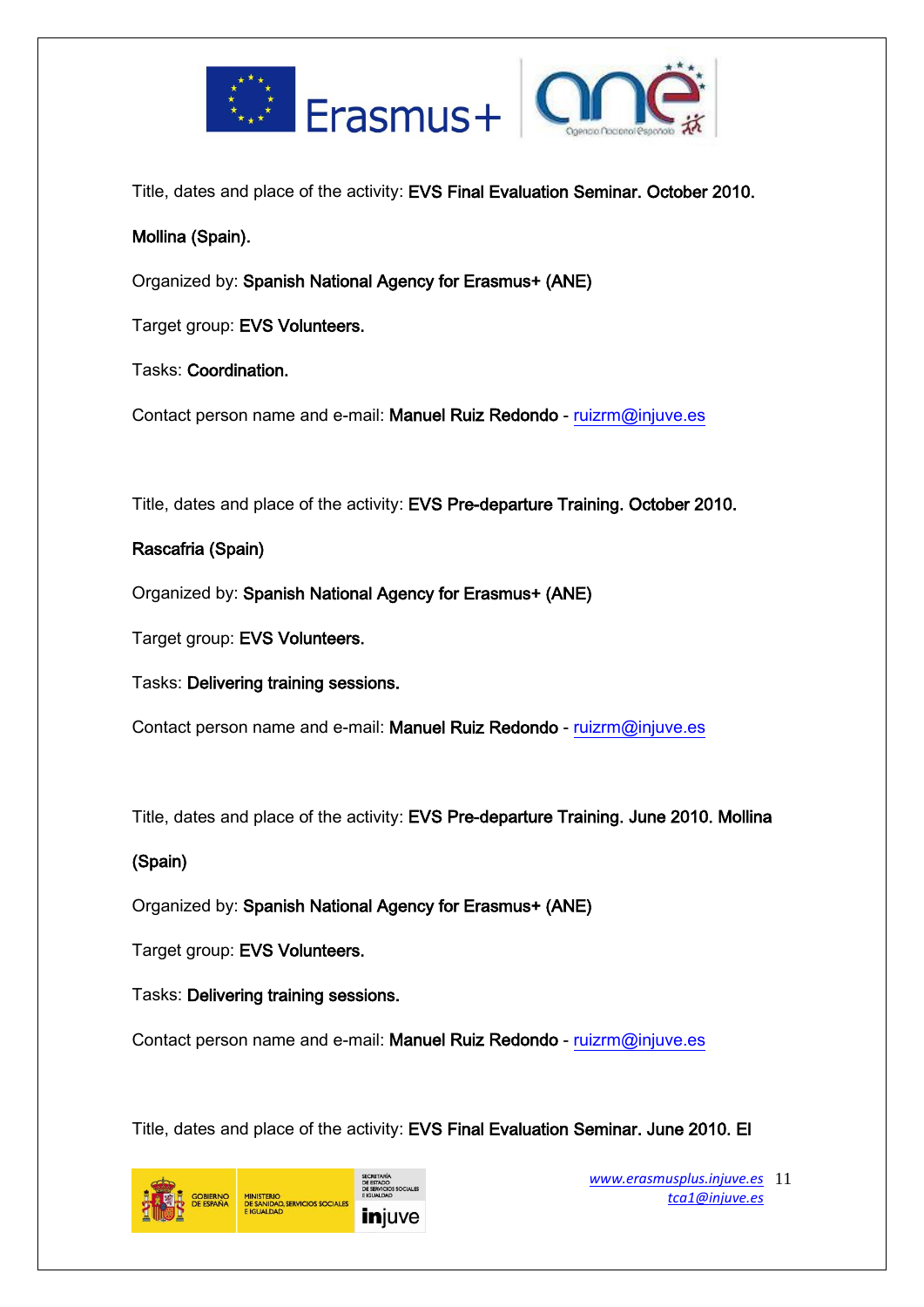



## Escorial (Spain)

Organized by: Spanish National Agency for Erasmus+ (ANE)

Target group: EVS Volunteers.

Tasks: Coordination.

Contact person name and e-mail: Manuel Ruiz Redondo - [ruizrm@injuve.es](mailto:ruizrm@injuve.es)

Title, dates and place of the activity: EVS Final Evaluation Seminar. March 2010.

## Mollina (Spain)

Organized by: Spanish National Agency for Erasmus+ (ANE)

Target group: EVS Volunteers.

Tasks: Coordination.

Contact person name and e-mail: Manuel Ruiz Redondo - [ruizrm@injuve.es](mailto:ruizrm@injuve.es)

Title, dates and place of the activity: EVS Pre-departure training. February 2010.

## Mollina (Spain)

Organized by: Spanish National Agency for Erasmus+ (ANE)

Target group: EVS Volunteers.

Tasks: Delivering training sessions.

Contact person name and e-mail: Manuel Ruiz Redondo - [ruizrm@injuve.es](mailto:ruizrm@injuve.es)

Title, dates and place of the activity: EVS Final Evaluation Seminar. October 2009.

## Benicassim (Spain)

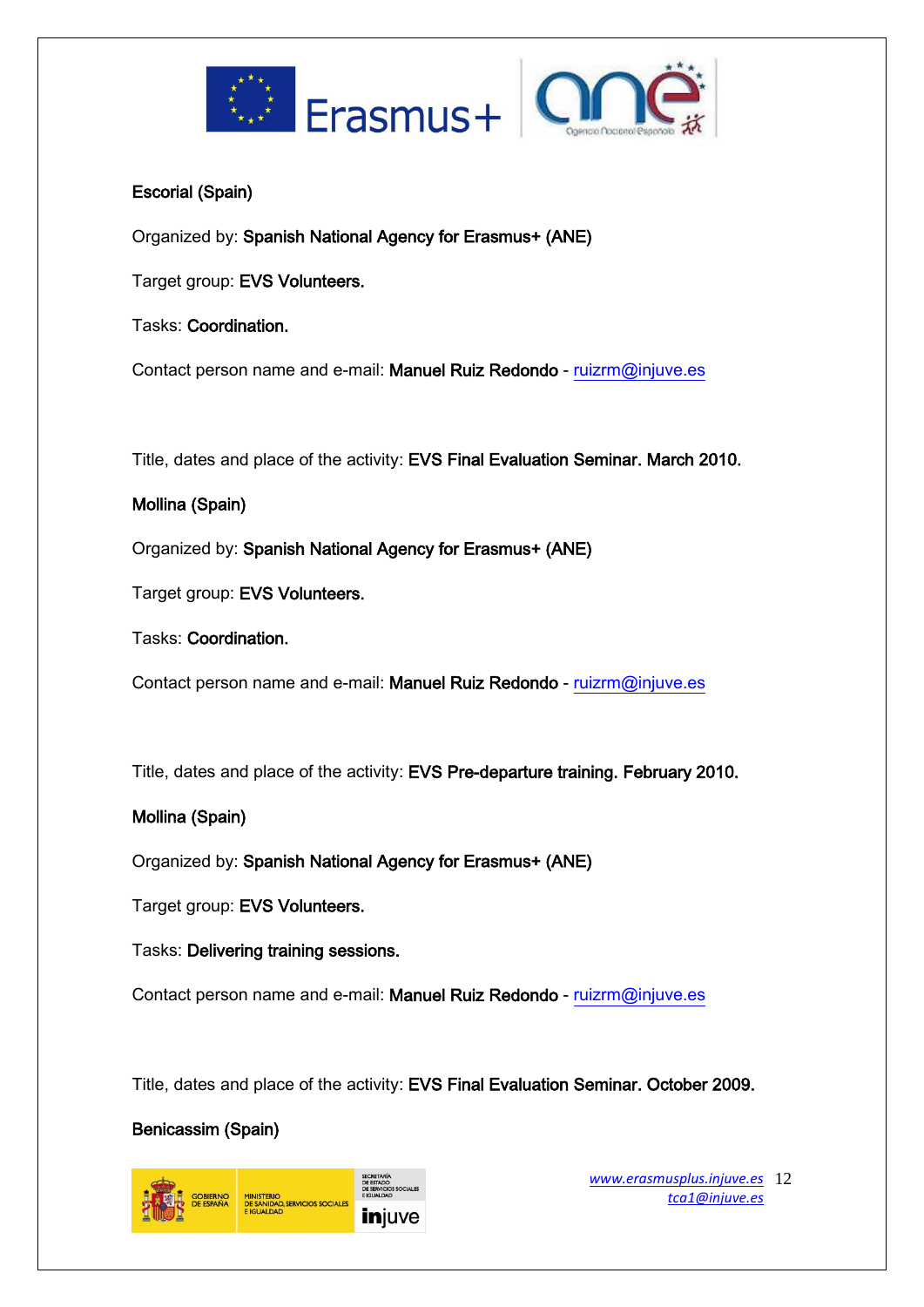



Organized by: Spanish National Agency for Erasmus+ (ANE)

Target group: EVS Volunteers.

Tasks: Coordination.

Contact person name and e-mail: Manuel Ruiz Redondo - [ruizrm@injuve.es](mailto:ruizrm@injuve.es)

Title, dates and place of the activity: EVS Pre-departure Training. September 2009.

### Mollina (Spain)

Organized by: Spanish National Agency for Erasmus+ (ANE)

Target group: EVS Volunteers.

Tasks: Delivering training sessions.

Contact person name and e-mail: Manuel Ruiz Redondo - [ruizrm@injuve.es](mailto:ruizrm@injuve.es)

Title, dates and place of the activity: EVS Final Evaluation Seminar. June 2009.

### Rascafria (Spain)

Organized by: Spanish National Agency for Erasmus+ (ANE)

Target group: EVS Volunteers.

Tasks: Coordination.

Contact person name and e-mail: Manuel Ruiz Redondo - [ruizrm@injuve.es](mailto:ruizrm@injuve.es)

Title, dates and place of the activity: EVS Final Evaluation Seminar. February 2009.

#### Albarracín (Spain)

Organized by: Spanish National Agency for Erasmus+ (ANE)



*[www.erasmusplus.injuve.es](http://www.erasmusplus.injuve.es/)* 13 *[tca1@injuve.es](mailto:tca1@injuve.es)*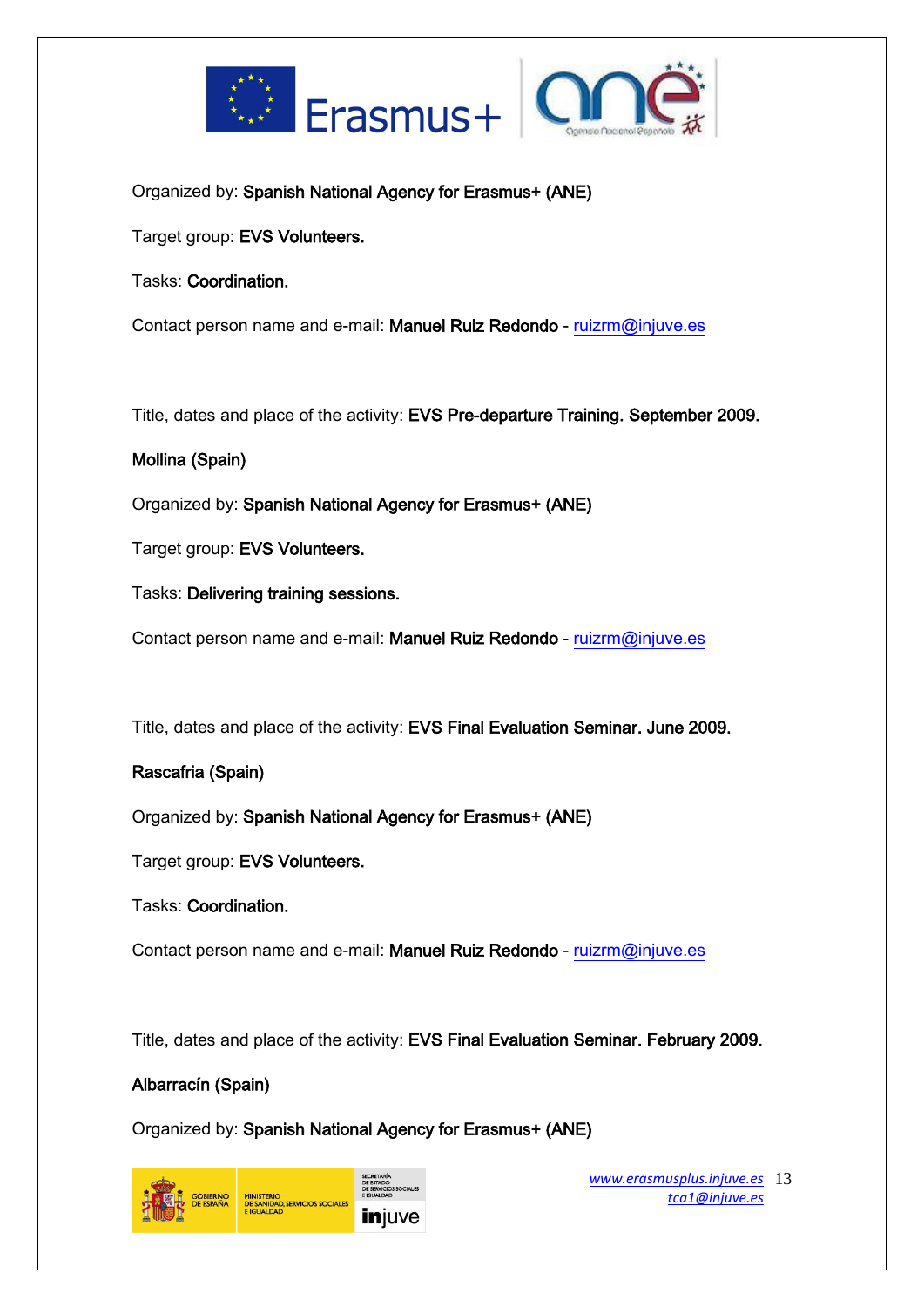



Target group: EVS Volunteers.

Tasks: Delivering training sessions.

Contact person name and e-mail: Manuel Ruiz Redondo - [ruizrm@injuve.es](mailto:ruizrm@injuve.es)

Title, dates and place of the activity: EVS Final Evaluation Seminar. November 2008.

## Mollina (Spain)

Organized by: Spanish National Agency for Erasmus+ (ANE)

Target group: EVS Volunteers.

Tasks: Delivering training sessions.

Contact person name and e-mail: Manuel Ruiz Redondo - [ruizrm@injuve.es](mailto:ruizrm@injuve.es)

Title, dates and place of the activity: EVS Back to the Future! June 2008. Salamanca

## (Spain).

Organized by: Asociación Juvenil SOLE

Target group: Youth workers & leaders.

Tasks: Delivering training sessions.

Contact person name and e-mail: Pablo Castiñeiras Cuadrado - [pcastin@gmail.com](mailto:pcastin@gmail.com)

Title, dates and place of the activity: Cycle of conferences on European institutions.

### March 2005. Katowice (Poland)

Target group: General public

Organized by: European Law Students Association



*[www.erasmusplus.injuve.es](http://www.erasmusplus.injuve.es/)* 14 *[tca1@injuve.es](mailto:tca1@injuve.es)*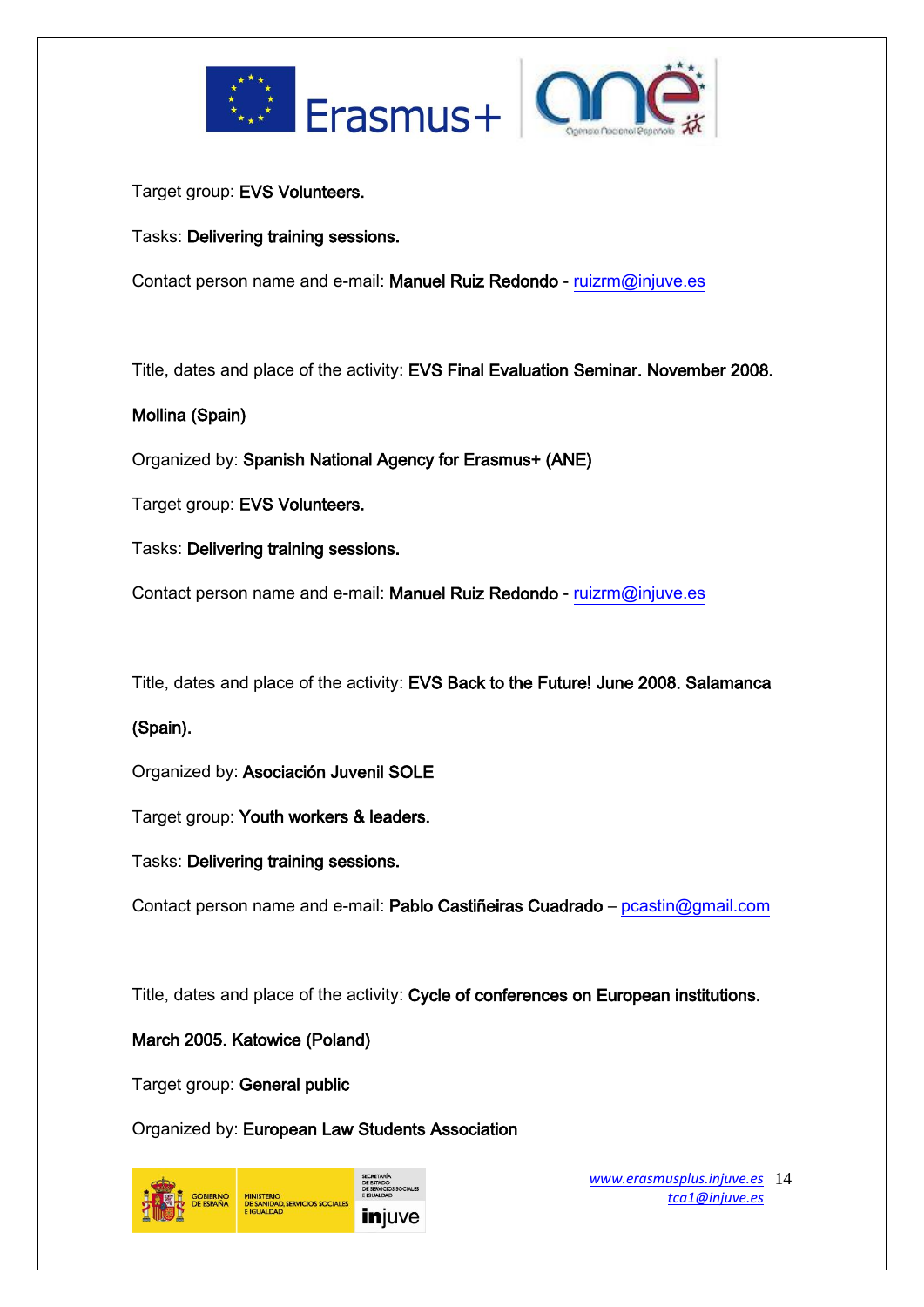



Tasks: Coordination.

Contact person name and e-mail: ELSA Katowice -<http://elsakat.webd.pl/>



*[www.erasmusplus.injuve.es](http://www.erasmusplus.injuve.es/)* 15 *[tca1@injuve.es](mailto:tca1@injuve.es)*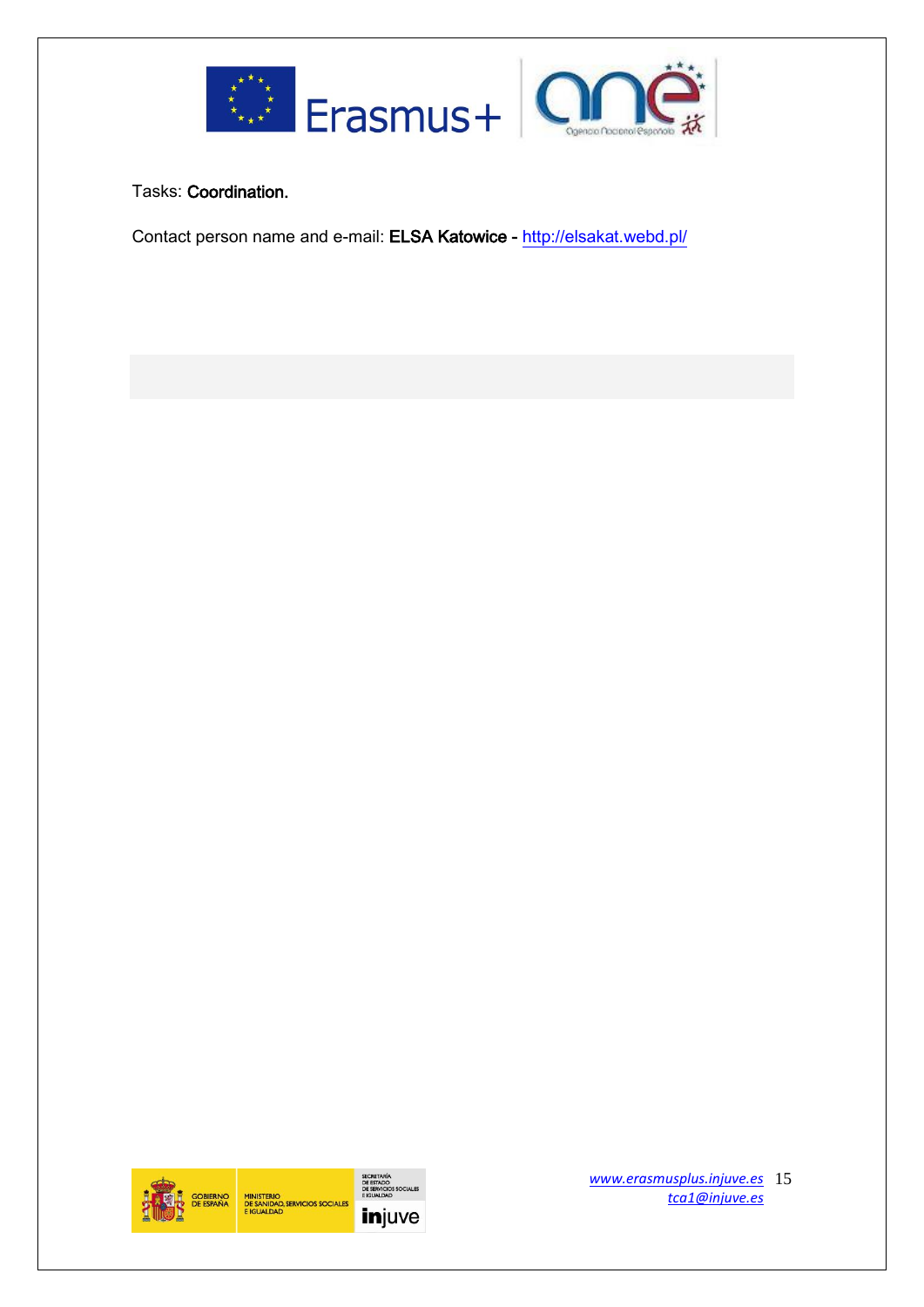



### TRAINING COURSES RECEIVED:

Title, dates and place of the activity: Training for facilitators on Human Rights.

September 2015. Mollina (Spain)

Organized by: Youth Council of Spain

Contact person name and e-mail: Simone Lucchi – [sim.luc@hotmail.com](mailto:sim.luc@hotmail.com)

Title, dates and place of the activity: Cabueñes Youth Week – Course of Rhetoric.

October 2014. Gijón (Spain)

Organized by: Gijón City Council – Youth Council of Spain

Contact person name and e-mail: Lars Bonell – [larsbonell@cse.coop](mailto:larsbonell@cse.coop)

Title, dates and place of the activity: Green Entrepreneurship. April 2014. Oviedo

## (Spain)

Organized by: Asociación de Ciencias Ambientales de Asturias (ACASTUR)

Contact person name and e-mail: Paula Baldo de Andrés –

[acastur@cienciasambientales.es](mailto:acastur@cienciasambientales.es)

Title, dates and place of the activity: Erasmus+ New challenges for Youth. March 2014.

## Pamplona (Spain)

Organized by: Spanish National Agency for Erasmus+ (ANE) - KAEBNAI

Contact person name and e-mail: Jorge Sáez Martínez - [kaebnai@gmail.com](mailto:kaebnai@gmail.com)



*[www.erasmusplus.injuve.es](http://www.erasmusplus.injuve.es/)* 16 *[tca1@injuve.es](mailto:tca1@injuve.es)*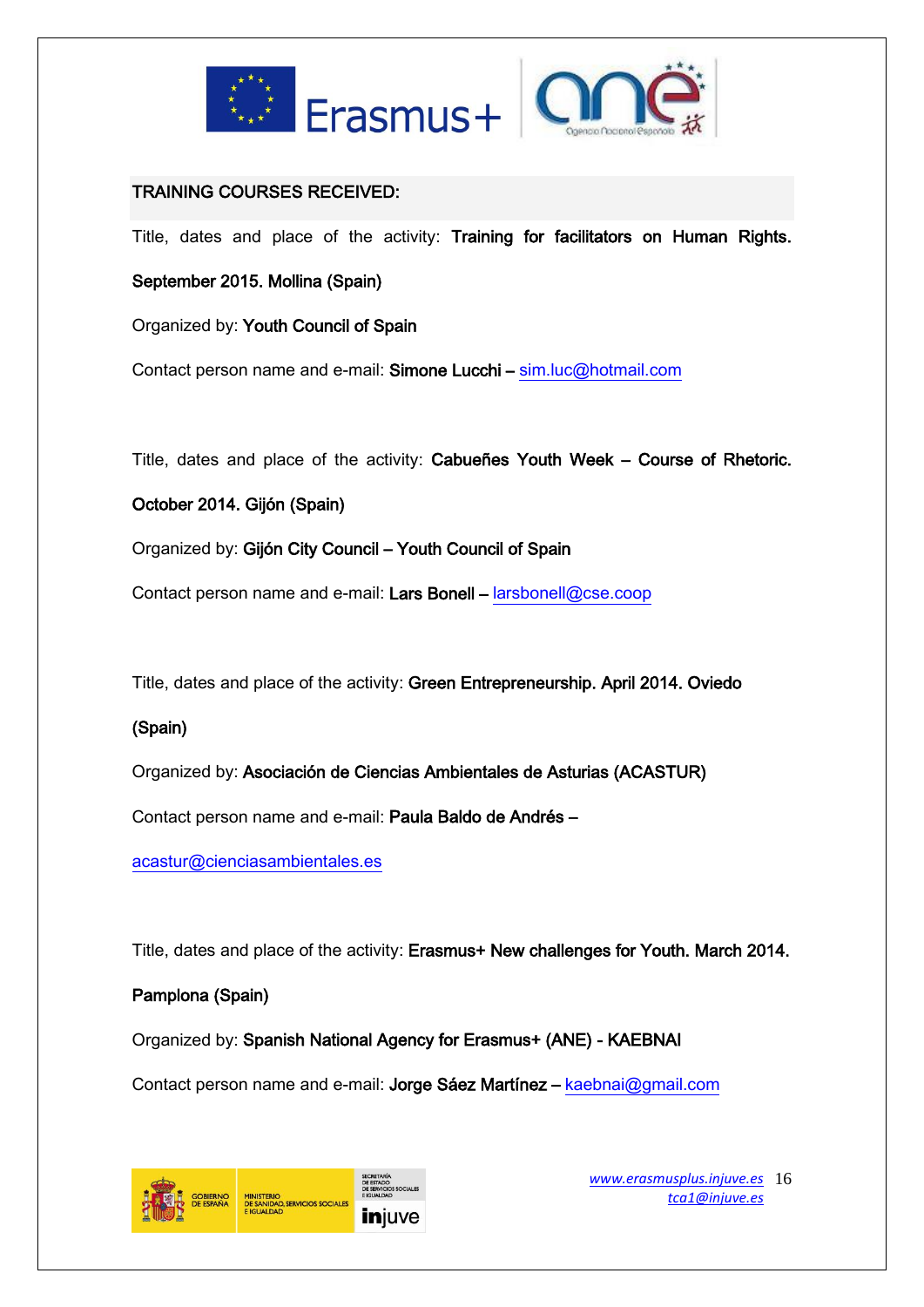



Title, dates and place of the activity: Beyond the Crisis - Hopes and Dreams of a Lost

Generation. September 2012. Berlin (Germany)

Organized by: Citizens of Europe

Contact person name and e-mail: Maria Nehme - [maria.nehme@citizens-of-europe.eu](mailto:maria.nehme@citizens-of-europe.eu)

Title, dates and place of the activity: Learn by Experiencing! September 2011. Trakai

### (Lithuania).

Organized by: Association of Non-formal Education in Lithuania

Contact person name and e-mail: Marisha Korzh - [marisha.fialta@gmail.com](mailto:marisha.fialta@gmail.com)

Title, dates and place of the activity: Trainers in Action. July 2011. Guadarrama

### (Spain).

Organized by: Spanish National Agency for Erasmus+ (ANE)

Contact person name and e-mail: Yuki Marquéz - [formadoresenaccion@movistar.es](mailto:formadoresenaccion@movistar.es)

Title, dates and place of the activity: Quality on EVS Forum. June 2011. Catania (Italy)

Organized by: ARCI Catania | Replay

Contact person name and e-mail: Saro Rossi - [training@arcicatania.org](mailto:training@arcicatania.org)

Title, dates and place of the activity: Face IT! - Training of trainers. Diciembre 2010.

## Gois (Portugal)

Organized by: Association ANEVE



*[www.erasmusplus.injuve.es](http://www.erasmusplus.injuve.es/)* 17 *[tca1@injuve.es](mailto:tca1@injuve.es)*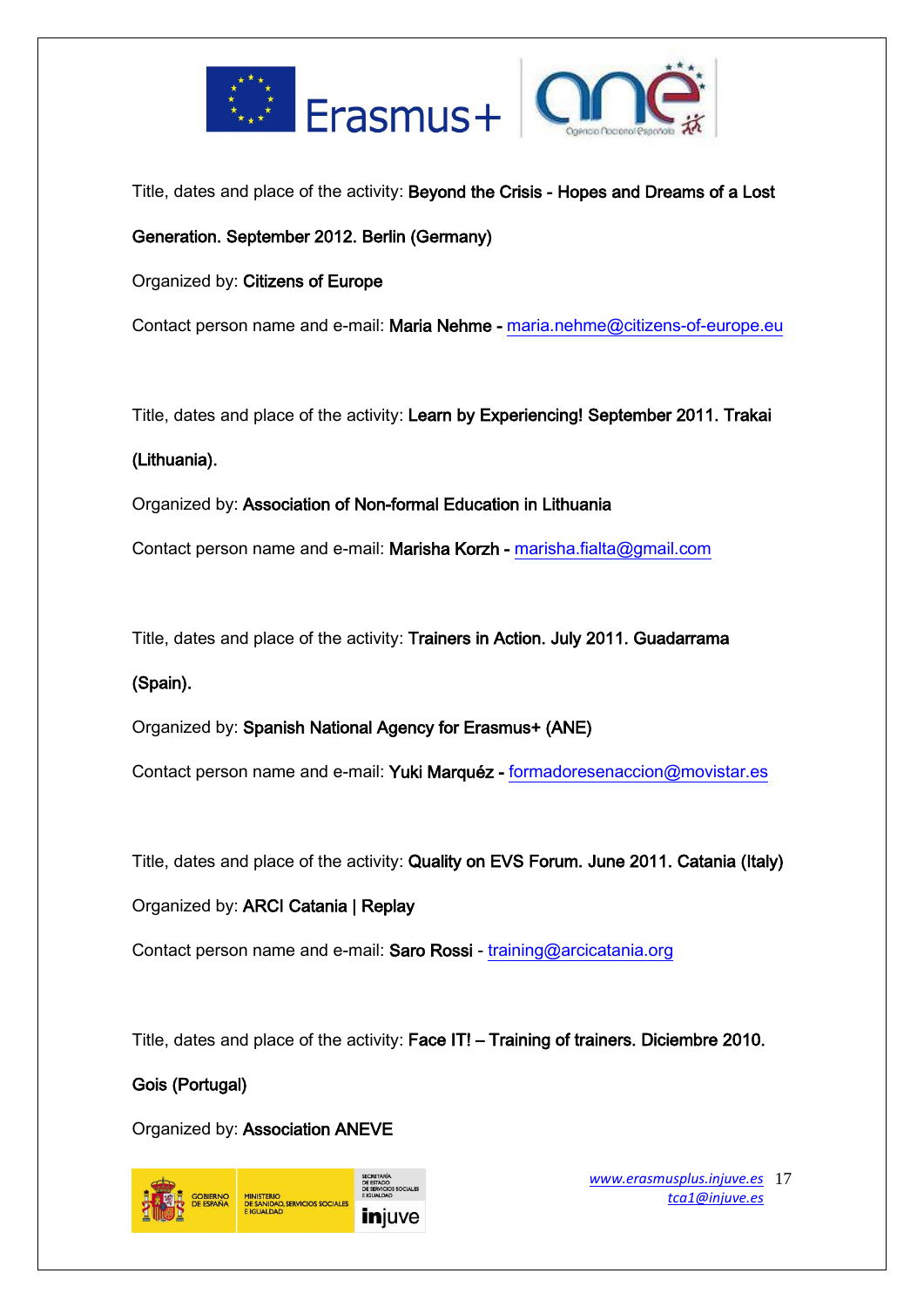



Contact person name and e-mail: Antonio Gomes - [antonio.gomes@aneve.pt](mailto:antonio.gomes@aneve.pt)

Title, dates and place of the activity: Course for European activities organizers.

## November 2008. Oviedo (Spain)

Organized by: Asturian Institute for Youth (IAJ)

Contact person name and e-mail: Rebeca de Soignie - [rebecasoignie@hotmail.com](mailto:rebecasoignie@hotmail.com)

Title, dates and place of the activity: EVS Final Evaluation Seminar (Pilot course).

March 2007. Rascafria (Spain)

Organized by: Dirección General de Juventud de la Comunidad de Madrid

Contact person name and e-mail: Concha Fernández - [concha.fdez@madrid.org](mailto:concha.fdez@madrid.org)

Title, dates and place of the activity: Training Course on Youth Initiatives. June 2005.

## Miranda de Ebro (Spain).

Organized by: Spanish National Agency for Erasmus+ (ANE)

Contact person name and e-mail: José Luis Gutiérrez Pérez - [GutPerJo@jcyl.es](mailto:GutPerJo@jcyl.es) 

Title, dates and place of the activity: Modules on European Citizenship. February 2005.

## Estrasburgo (France)

Organized by: Council of Europe (COE).

Contact person name and e-mail: Directorate of Youth and Sport - [youth@coe.int](mailto:youth@coe.int)



*[www.erasmusplus.injuve.es](http://www.erasmusplus.injuve.es/)* 18 *[tca1@injuve.es](mailto:tca1@injuve.es)*